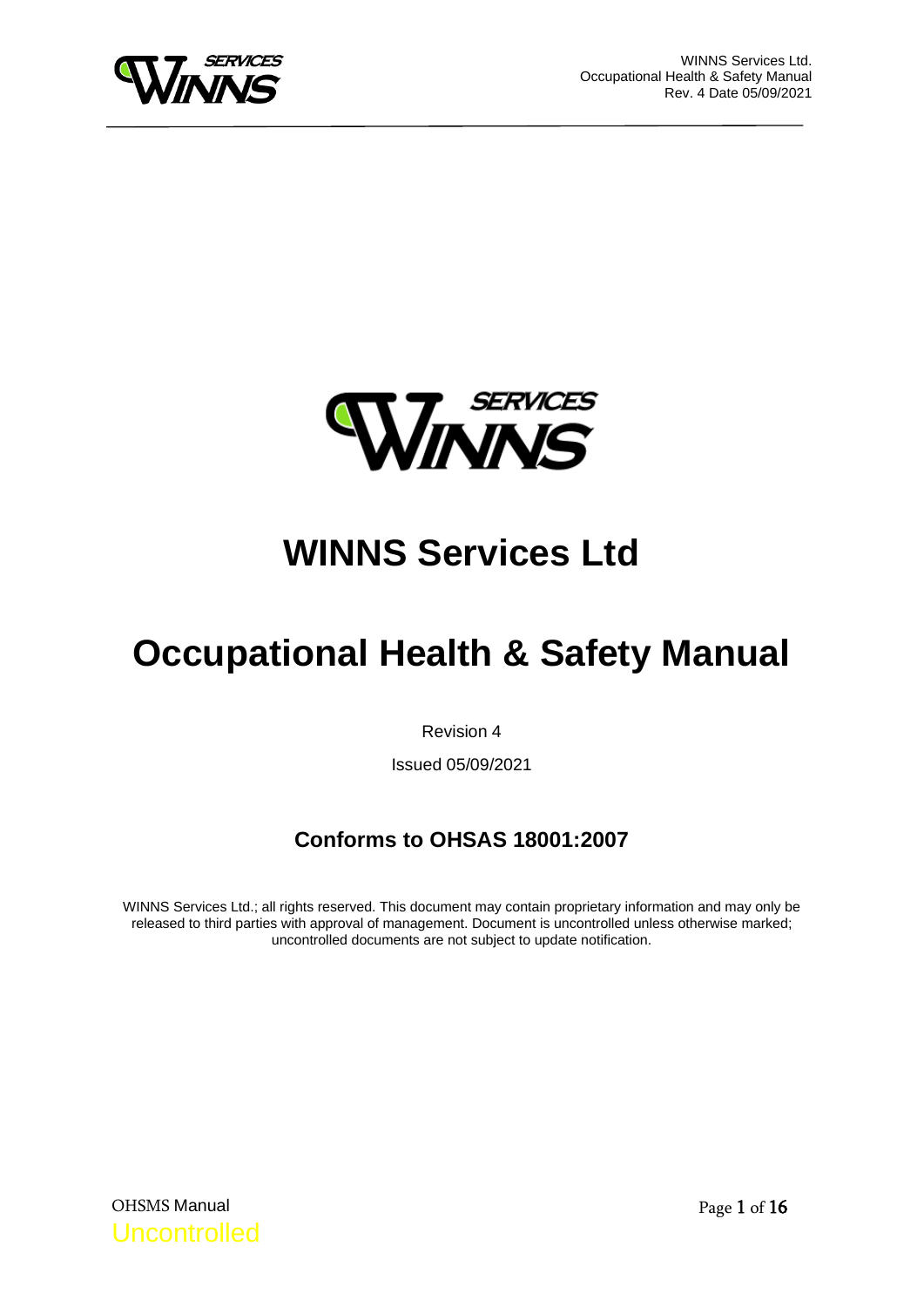

 $\bullet$ 

## **Revision history**

| <b>Revision</b> | <b>Date</b>                   | <b>Record of Changes</b> | <b>Approved By</b> |  |  |
|-----------------|-------------------------------|--------------------------|--------------------|--|--|
| 2               | 23/03/2018                    | Initial Issue            | СS                 |  |  |
| 3               | 10 <sup>th</sup> October 2020 | Review                   | Chris Stebbing     |  |  |
|                 | 05/09/2021                    | Document Review          | Chris Stebbing     |  |  |
|                 |                               |                          |                    |  |  |

### **Control of hardcopy versions**

The digital version of this document is the most recent version. It is the responsibility of the individual to ensure that any printed version is the most recent version. The printed version of this manual is uncontrolled, and cannot be relied upon, except when formally issued by the General Manager and provided with a document reference number and revision in the fields below:

| Document Ref. | Rev. | <b>Uncontrolled Copy</b> | <b>Controlled Copy</b> |  |
|---------------|------|--------------------------|------------------------|--|
|               |      |                          |                        |  |

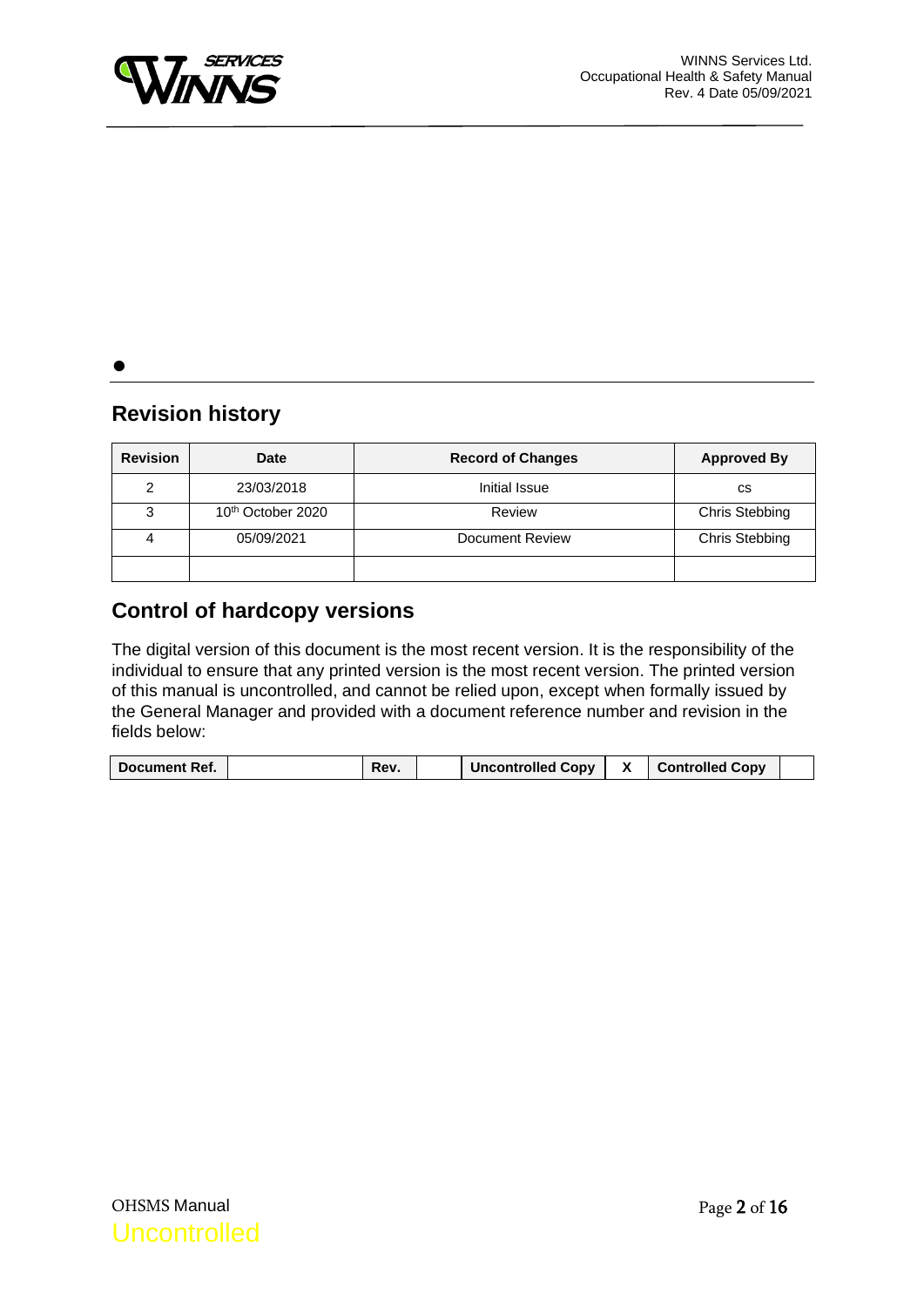

# <span id="page-2-0"></span>● **Contents**

| Contents                         |                                 | 3  |
|----------------------------------|---------------------------------|----|
| $\overline{4}$<br>$1 -$          |                                 |    |
| $1.1$<br>$\overline{4}$          |                                 |    |
| $1.2$<br>$\overline{\mathbf{4}}$ |                                 |    |
| $\overline{c}$                   |                                 |    |
| $\frac{5}{5}$<br>3               |                                 |    |
| $\,6$<br>4                       |                                 |    |
| $\,6$<br>4.1                     |                                 |    |
| 4.1.1                            | 6                               |    |
| 4.1.2                            | $\,6$                           |    |
| $\,6$<br>4.2                     |                                 |    |
| 4.3 6                            |                                 |    |
| 4.3.1                            | $\overline{7}$                  |    |
| 4.3.2                            | $\,8\,$                         |    |
| 4.3.3                            | 8                               |    |
| 4.3.4                            | 8                               |    |
| 4.4 10                           |                                 |    |
| 4.4.1                            | 10                              |    |
| 4.4.2                            | 11                              |    |
| 4.4.3                            | 12                              |    |
| 4.4.4                            | 13                              |    |
| 4.4.5                            | 13                              |    |
| 4.4.6                            | 13                              |    |
| 4.4.7                            | 14                              |    |
| 4.5 14                           |                                 |    |
| 4.5.1                            | 14                              |    |
| 4.5.2                            | 14                              |    |
| 4.5.3                            | 14                              |    |
| 4.5.4                            | 15                              |    |
| 4.5.5                            | 15                              |    |
| 15<br>4.6                        |                                 |    |
|                                  | Appendix 1 - Organisation Chart | 15 |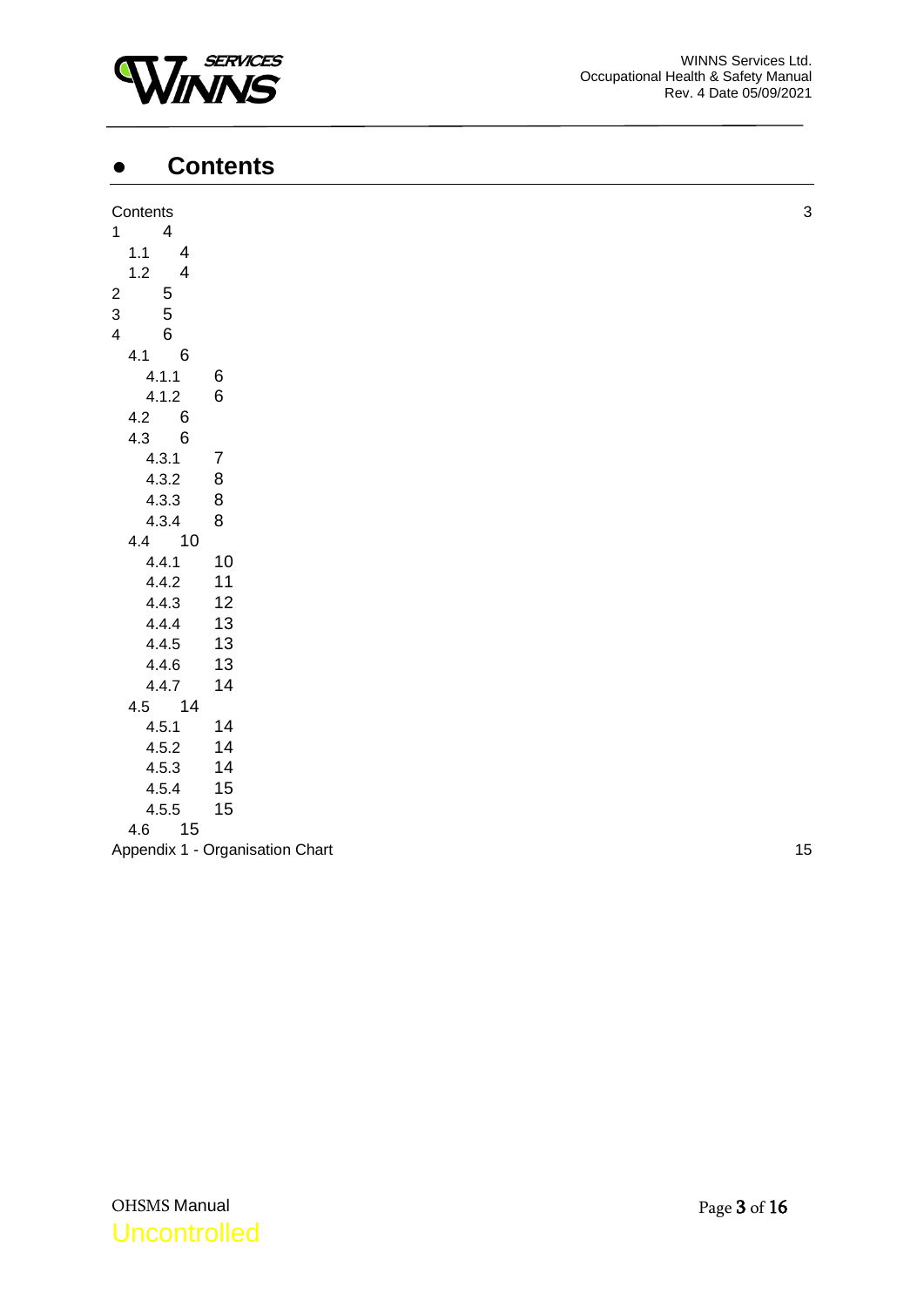

# <span id="page-3-0"></span>**1 Introduction**

WINNS Services Ltd has developed and implemented an occupational health and safety management system (OHSMS), which allows us to:

- eliminate or minimise risk to employees and third parties who may be exposed to OHS risks associated with our activities
- assure ourselves of our conformance with our stated OHS Policies and Procedures
- drive improvement and thereby enhance our health and safety performance

This manual describes our OHSMS and sets out the authorities and responsibilities of staff operating within it, as well as referencing those procedures and activities that fall within its scope.

### <span id="page-3-1"></span>**1.1 OHSAS 18001:2007**

We aspire to achieve and demonstrate sound occupational health and safety (OHS) performance by controlling our OHS risks, consistent with our OHS policy and objectives.

The OHSAS 18001:2007 Standard covers OHS management and is intended to provide organisations with the elements of an effective OHSMS that can be integrated with other management requirements and help organisations achieve OHS and economic objectives.

Our OHSMS has been developed in compliance with the OHSAS 18001:2007 standard, and provides us with a framework to achieve OHS and economic objectives.

## <span id="page-3-2"></span>**1.2 Plan-Do-Check-Act (PDCA) cycle**

Management of our processes and our occupational health and safety management system as a whole is achieved using the Plan-Do-Check-Act (PDCA) cycle with an overall focus on using risk-based-thinking to take advantage of opportunities and prevent undesirable results.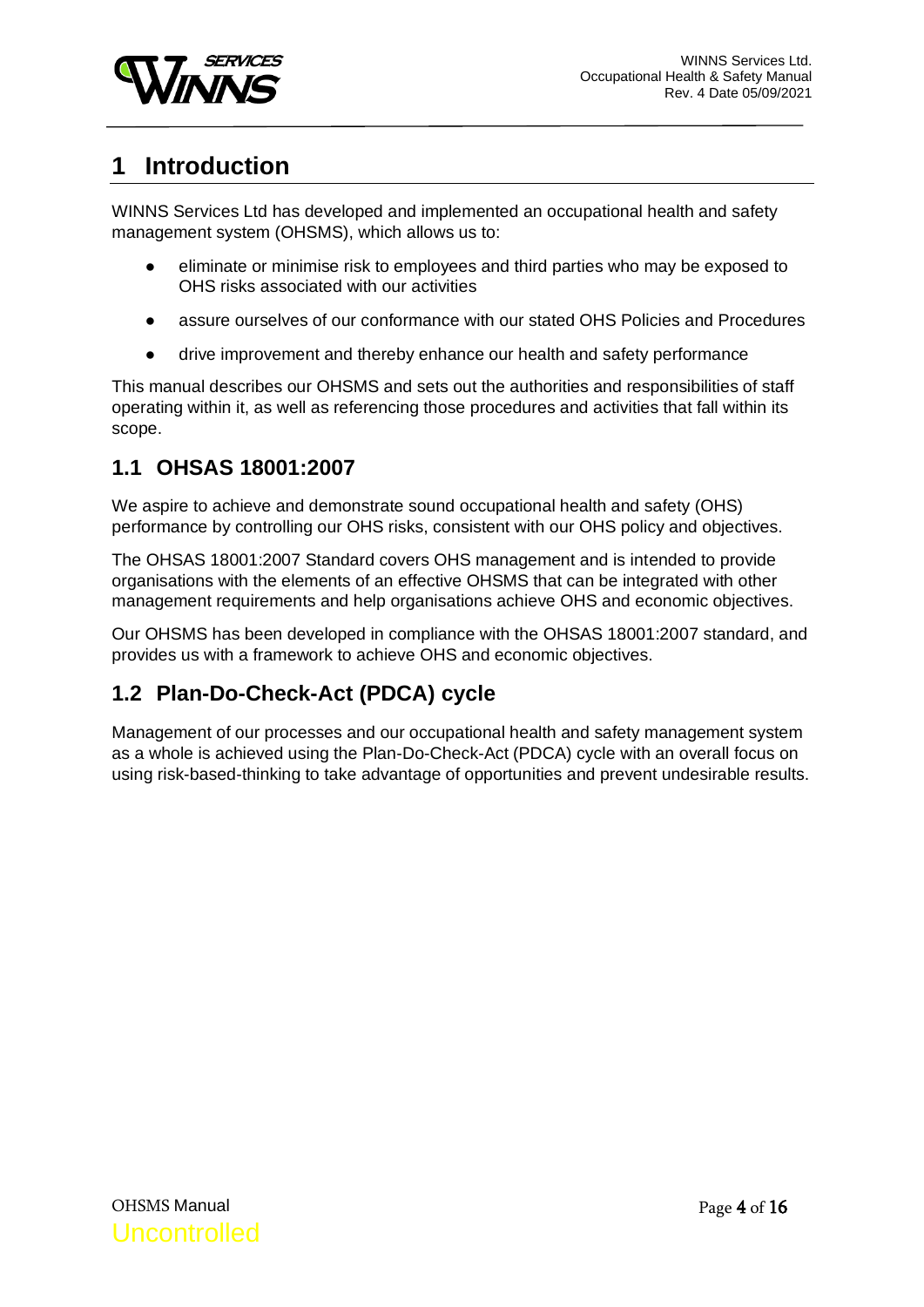



# <span id="page-4-0"></span>**2 References**

| <b>Standard</b>            | Title                                                | <b>Description</b>                                       |
|----------------------------|------------------------------------------------------|----------------------------------------------------------|
| <b>OHSAS</b><br>18001:2007 | Occupational health and safety<br>management system  | Requirements                                             |
| <b>OHSAS</b><br>18002:2008 | Occupational health and safety<br>management systems | Guidelines for the implementation of OHSAS<br>18001:2007 |
| ISO 19011:2011             | Auditing management systems                          | Guidelines for Auditing                                  |

# <span id="page-4-1"></span>**3 Terms and Definitions**

The terminology used in our OHSMS reflects both that used in OHSAS 18001:2007 and:

- standard business/safety terminology
- terms and vocabulary typically used within our scope of activity
- terms typically used in standards and regulations as they relate to our scope of activity

Definitions:

- "compliance obligations" means both those laws and other requirements, be they national or international, that apply to us as an organisation plus any other commitments we enter into, or apply voluntarily, such as contracts, agreements, codes, and standards
- "Top Management", as referred to by ISO, is represented in WINNS Services Ltd by the Senior Management Team
- "staff" are all those working under our control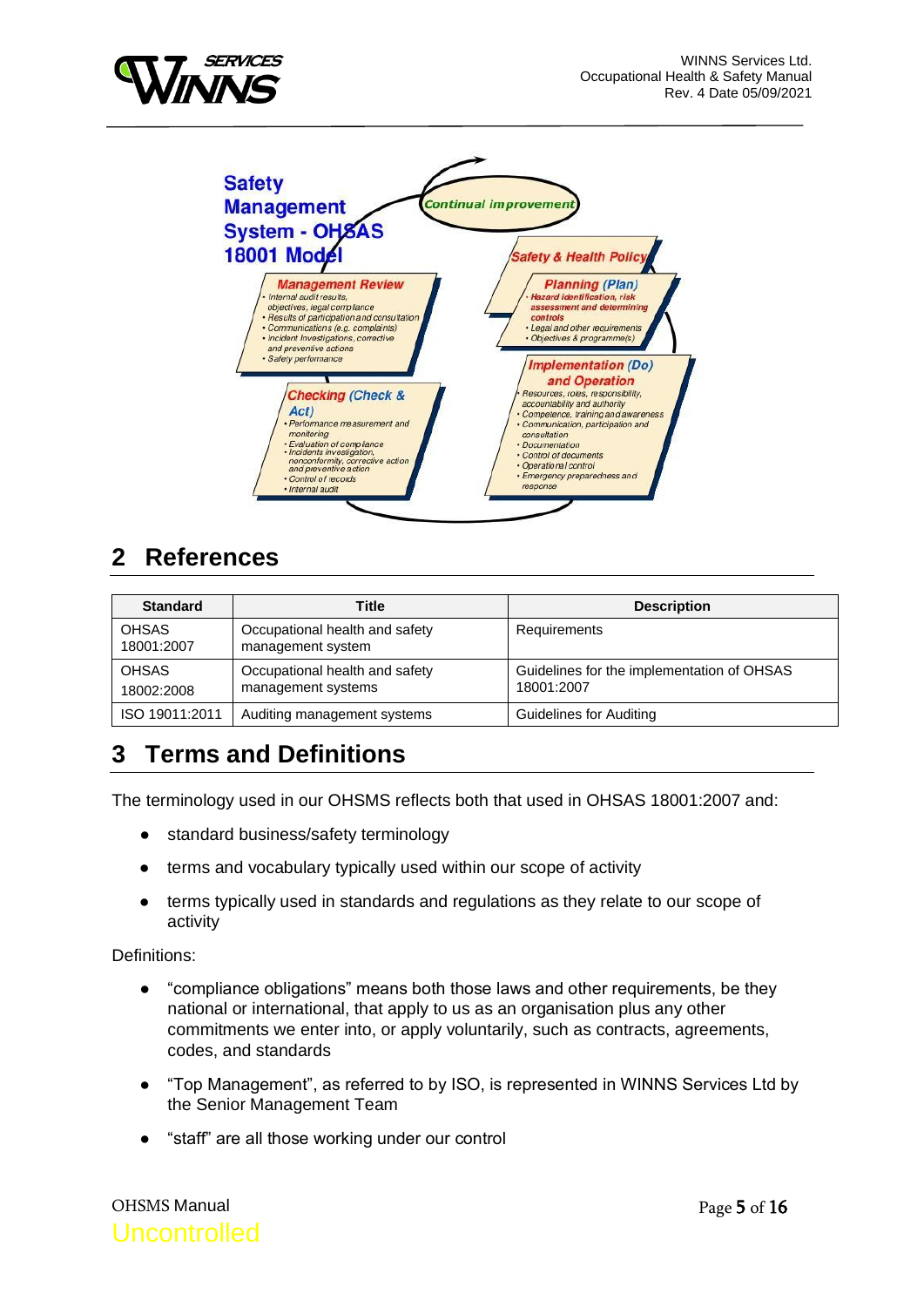

"we" and "our" refer to WINNS Services Ltd

# <span id="page-5-0"></span>**4 OHS Management System**

To achieve our OHS objectives, we have established, implemented, maintain and continually improve our OHSMS, including the processes needed and their interactions.

### <span id="page-5-1"></span>**4.1 Scope**

Our OHSMS satisfies the requirements of OHSAS 18001:2007 and, based on our understanding of our business, and the needs and expectations of our stakeholders, addresses and supports all of our activities, be they within or outside our premises.

Our OHSMS addresses occupational health and safety and is not intended to address other health and safety areas such as employee wellbeing / wellness programmes, product safety, property damage or environmental impacts.

#### *4.1.1 Exclusions*

<span id="page-5-2"></span>The following table gives a list of activities / premises not covered by our OHSMS:

| <b>Workplace / Activity</b> | <b>Reason for Exclusion</b> |
|-----------------------------|-----------------------------|
| None                        | None                        |
|                             |                             |
|                             |                             |
|                             |                             |

#### *4.1.2 Business locations within the scope*

<span id="page-5-3"></span>Our OHSMS applies to our business activities at:

| Suit 2 Elgor House  |
|---------------------|
| 666-686 London Road |
| Westcliff on Sea    |
| Essex SS0 9HQ       |

### <span id="page-5-5"></span><span id="page-5-4"></span>**4.2 Occupational Health and Safety Policy**

o WINNS Services Ltd recognizes and accepts its statutory responsibilities under the Heath and Safety at Work Act 1974. It is the policy of WINNS to ensure so far as is reasonably practicable, the health, safety and welfare of all employees working for the company and other persons who may be affected by our undertakings.

o WINNS acknowledges that the key to successful health and safety management requires an effective policy, organisation and arrangements, which reflect the commitment of all senior management. To maintain that commitment, we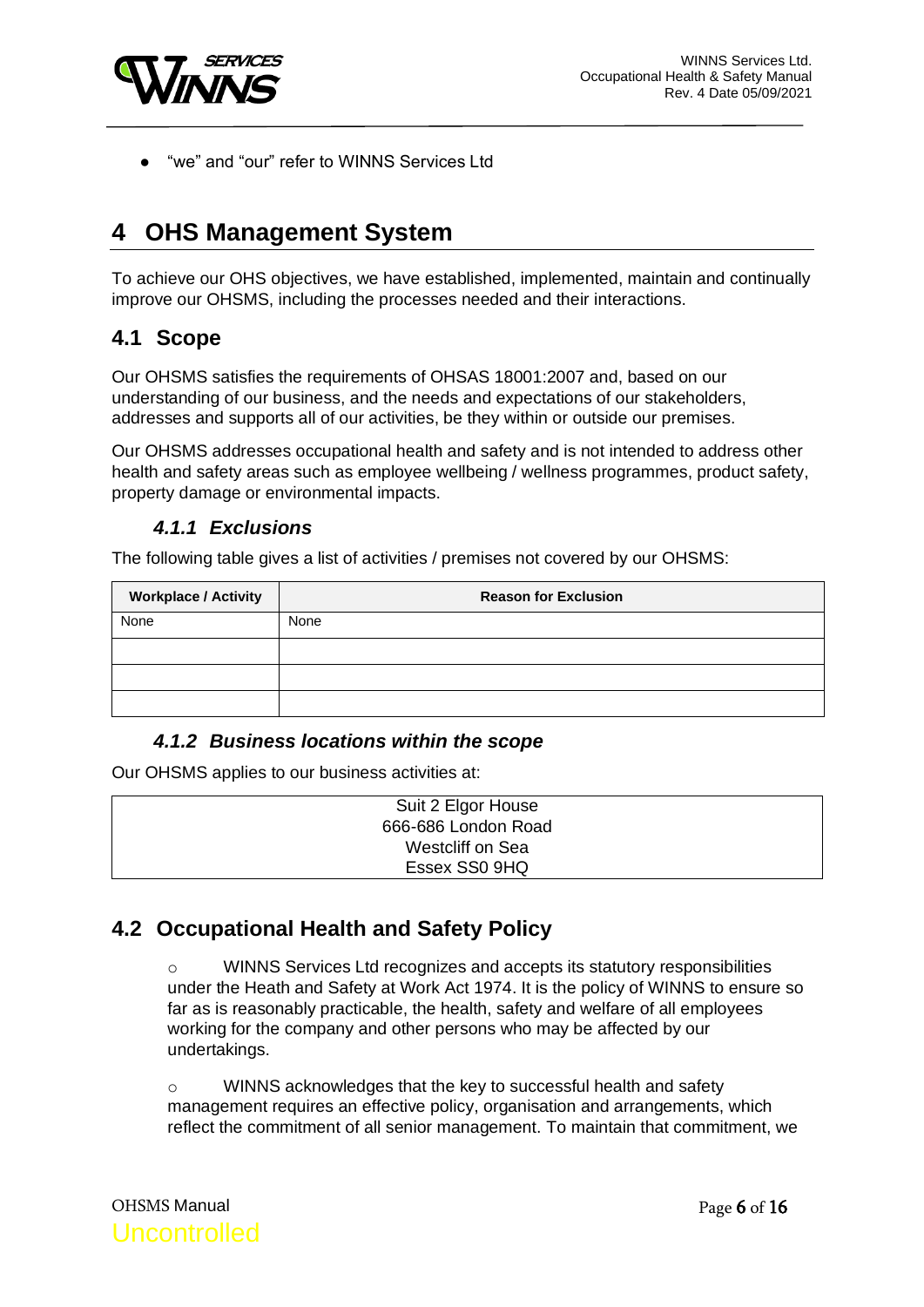

will continually measure, monitor and revise where necessary, an annual plan to ensure that health and safety standards are adequately maintained.

o WINNS's Director will implement the company's health and safety policy and recommend any changes to meet new circumstances as well as recognising that successful health and safety management contributes to successful business performance and therefore will allocate adequate finances and resources to meet these needs.

o The management of WINNS looks upon the promotion of health and safety measures as a mutual objective for themselves and employees. It is therefore, the policy of management to do all that is reasonably practicable to prevent personal injury and damage to property. The organisation also aims to protect everyone, including visitors and members of the public, insofar as they come into contact with our activities, from any foreseeable hazard or danger.

o All employees have duties under the Health and Safety at Work etc. Act 1974 and are informed of their personal responsibilities to take due care of the health and safety of themselves and to ensure that they do not endanger other persons by their acts or omissions. Employees are also informed that they must co-operate with the organisation in order that it can comply with the legal requirements placed upon it and in the implementation of this policy. WINNS Services Ltd will ensure continued consultation with the workforce to enable all viewpoints and recommendations to be discussed at regular intervals.

o The organisation will ensure a systematic approach to identifying hazards, assessing the risks, determining suitable and sufficient control measures and informing employees of the correct procedures needed to maintain a safe working environment.

o We will provide, so far as is reasonably practicable, safe places and systems of work, safe plant and machinery, safe handling of materials and substances, the provision of adequate safety equipment and ensure that appropriate information, instruction, training and supervision is given all aimed at operating a system dedicated to the 'Right First Time Approach'.

### **4.3 Planning**

#### *4.3.1 Occupational Health and Safety Review*

<span id="page-6-0"></span>As part of the implementation process for our OHSMS, we reviewed our OHS arrangements to:

- identify and gaps between our systems and those required by OHSAS 18001
- identify all hazards and risks associated with our activities and facilities
- assess our level of knowledge and compliance with all OHS standards and legislation
- compare our practices with best practice and our peers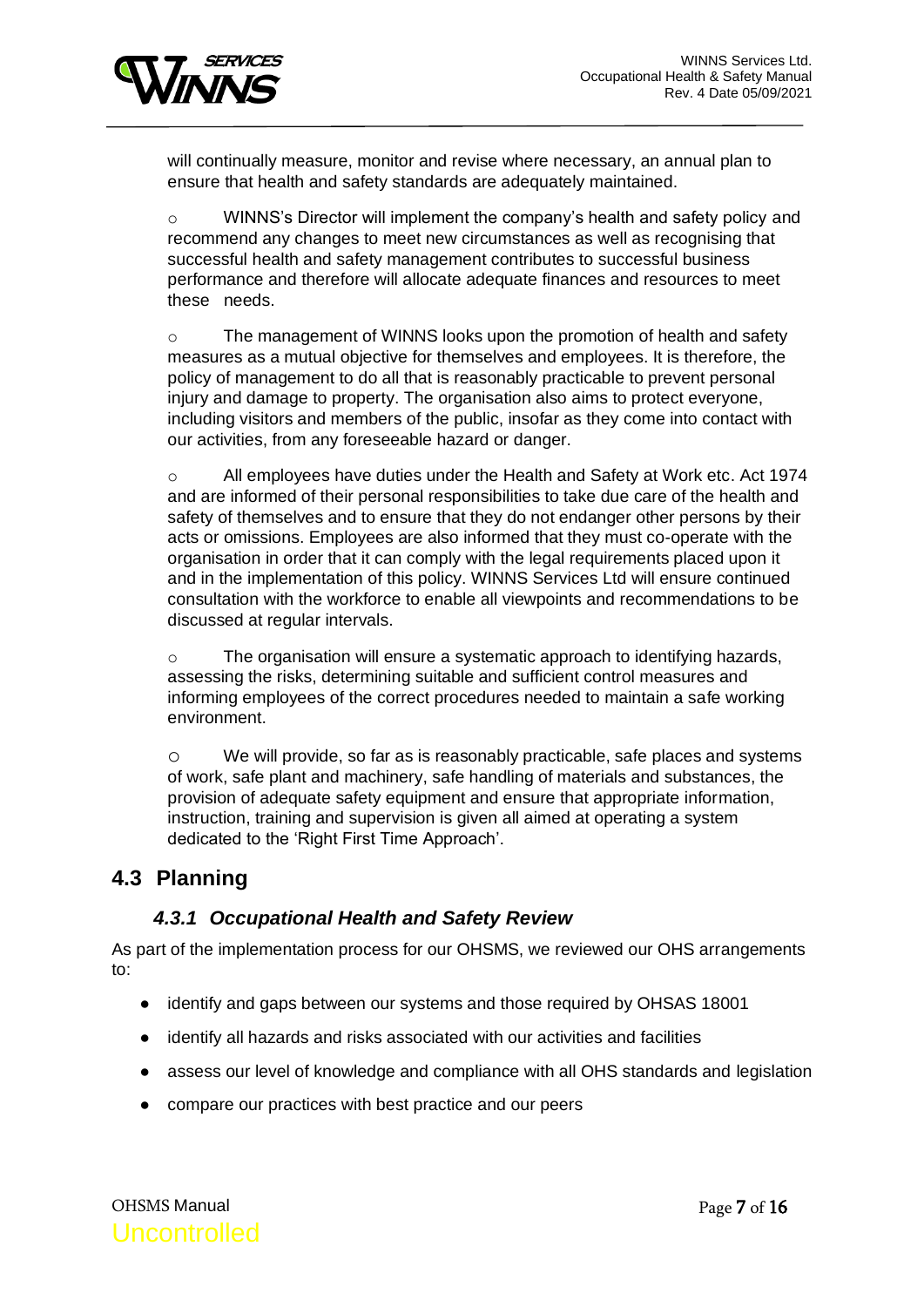

- review past experience with OHS incidents, assessments, legal actions, insurance claims, personal compensation claims etc.
- assess the efficiency, effectiveness and adequacy of resourced dedicated to OHS

The results of this review were documented and used to prioritise the implementation of our OHSMS.

#### *4.3.2 Hazard identification, risk assessment, and determining controls*

<span id="page-7-0"></span>We operate and maintain arrangements for ongoing hazard identification, risk assessment and the determination of necessary controls set out in our OHS Hazard Identification and Risk Assessment Procedure and our OHS Determination of Controls Procedure.

These arrangements reflect:

- both our routine and non-routine activities
- the activities of all those having access to our workplace, including sub-contractors and visitors
- all of the facilities we utilise, whether provided by ourselves or others

The results of these assessments are taken into consideration when setting our OHS objectives.

These procedures include provisions for keeping information up-to-date, the management of change and the keeping of appropriate records.

#### *4.3.3 Legal and other requirements*

<span id="page-7-1"></span>We operate and maintain arrangements to:

- identify and have access to all legal and other arrangements to which we subscribe and which are attributable to OHS aspects of our activities
- determine how these requirements apply to our OHS hazards and risks

As set out in our OHS Fulfilment of Compliance Obligations Procedure which also ensures the continuing communication of legal and other requirements to our staff.

#### *4.3.4 Objectives, Targets, Performance indicators and Programmes*

<span id="page-7-2"></span>We have established, implemented, documented, assigned responsibility for and maintain OHS objectives and targets at relevant functions and levels.

Our overall objectives are to:

- reduce accidents by 10% per annum
- ensure compliance with noise regulations
- improve ergonomics of the production area
- Provide adequate training to ensure all personnel are able to perform their duties competently and safely.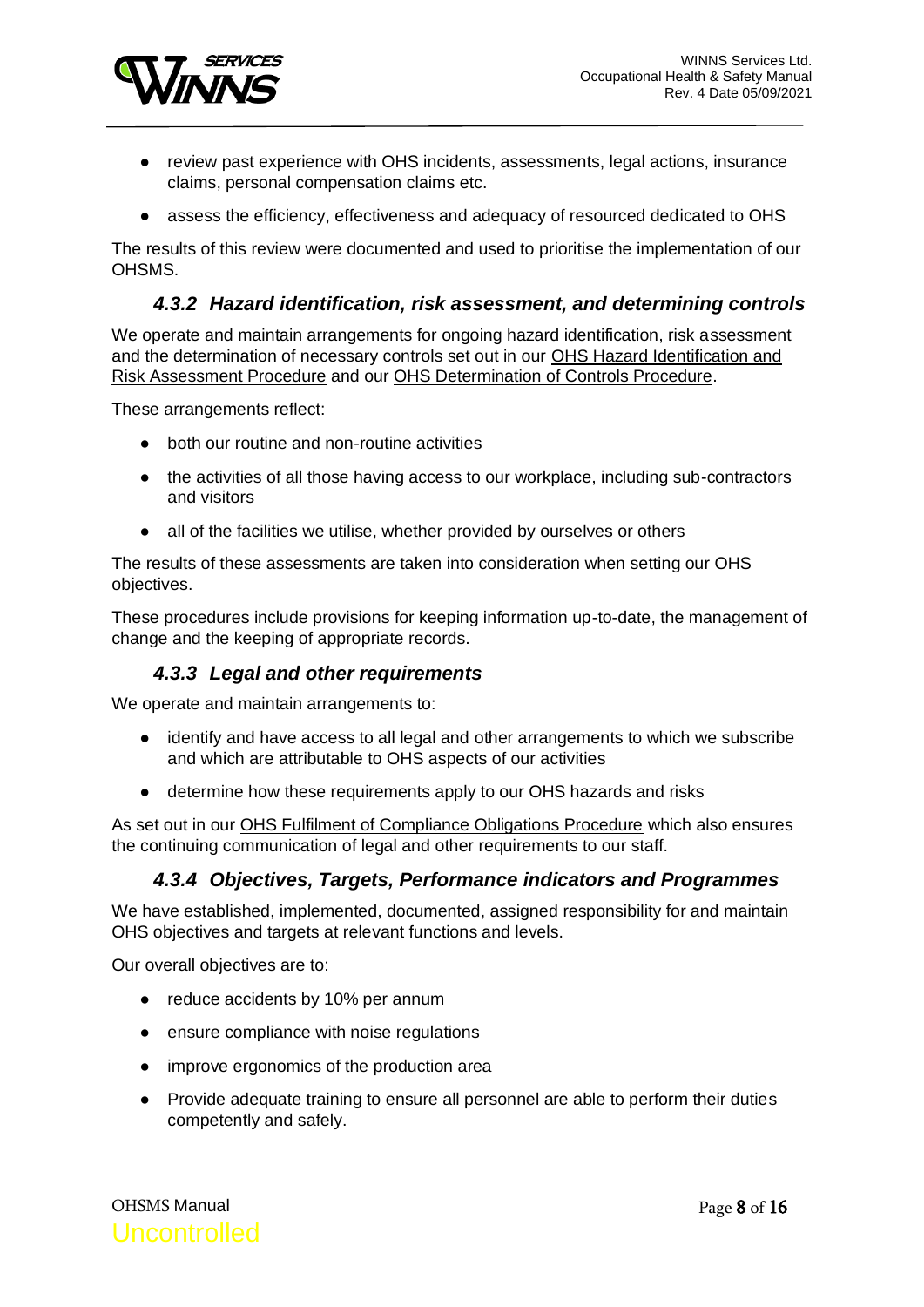

● enhance OHS awareness among employees, contractors, and visitors

The Senior Management Team ensures that our OHS objectives are:

- consistent with our OHS policy
- measurable (if practicable) and supported by performance indicators where appropriate
- reflect the risks inherent in our activities
- include commitments to:
	- the prevention of injury and ill health
	- compliance with applicable legal requirements and with other requirements to which we subscribe
	- continual improvement
- reflect our technological options, our financial, operational and business requirements, and the views of relevant interested parties
- monitored
- communicated
- updated as appropriate

Progress towards achieving each objective, and the targets themselves, are reviewed annually by the Senior Management Team and updated as necessary.

These objectives, and the results of the Senior Management Team's annual review, are communicated to all employees, customers, suppliers, contractors, interested parties and the wider community.

We maintain documented information on each of the OHS objectives.

To achieve these objectives, we have implemented OHS Improvement Programmes which include, as a minimum:

- designation of responsibility and authority for achieving objectives at relevant functions and levels of the organisation
- the means and time-frame by which the objectives are to be achieved

These programmes are documented and progress is reviewed at our regular OHS management reviews, where programmes may be adjusted as necessary to ensure that the objectives are achieved.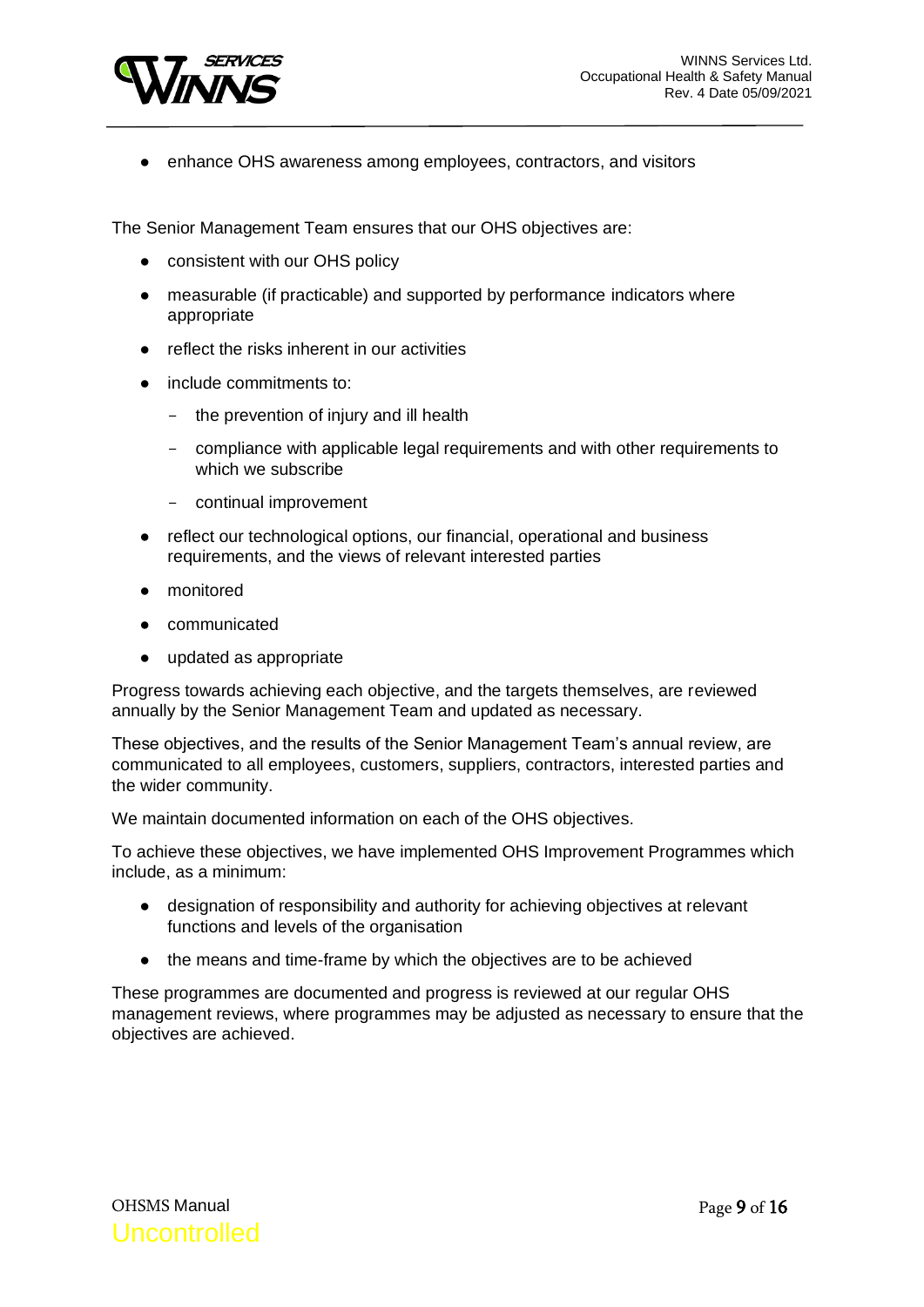

### <span id="page-9-0"></span>**4.4 Implementation & Operation**

#### *4.4.1 Resources, roles, responsibility, accountability, and authority*

<span id="page-9-1"></span>Our Senior Management Team demonstrates leadership and commitment to achieving the objectives of our OHSMS by taking ultimate accountability for its effectiveness and by providing direction and support ensuring that:

- our occupational health and safety management system is suitably resourced
- the importance of effective OHS management, and of conforming to the requirements of our OHSMS, are clearly communicated
- our OHSMS achieves its intended outcomes
- continual improvement is actively promoted
- our OHS policies, objectives and targets are, where appropriate, reflected in individual performance objectives

Our Senior Management Team has assigned responsibilities, accountabilities and authorities for all roles relevant to the full and proper implementation, operation and maintenance of this management system. These are communicated through the combination of our Organisation Chart and internal Job Titles.

We have appointed the General Manager, a member of the Senior Management Team to have specific responsibility for OHS, irrespective of their other responsibilities, and with defined roles and authority for:

- ensuring that our OHSMS is established, implemented and maintained in accordance with OHSAS 18001
- ensuring that reports on the performance of our OHSMS are presented to the Senior Management Team for review and used as a basis for improvement of our OHSMS

The identity of the Senior Management Team appointee is made available to all persons working under our control.

The member of the Senior Management Team, that has been appointed to have specific responsibility for OHS, may delegate some of their duties to a subordinate management representative(s) while still retaining accountability. Such delegations are documented and made available to all persons working under our control.

The Senior Management Team has assigned responsibility and authority for:

- ensuring that our OHSMS conforms to applicable standards
- ensuring that OHSMS processes are delivering their intended outcomes
- reporting on the performance of our OHSMS
- ensuring the promotion of a focus on OHS matters throughout the organisation
- ensuring that the integrity of our OHSMS is maintained when changes are planned and implemented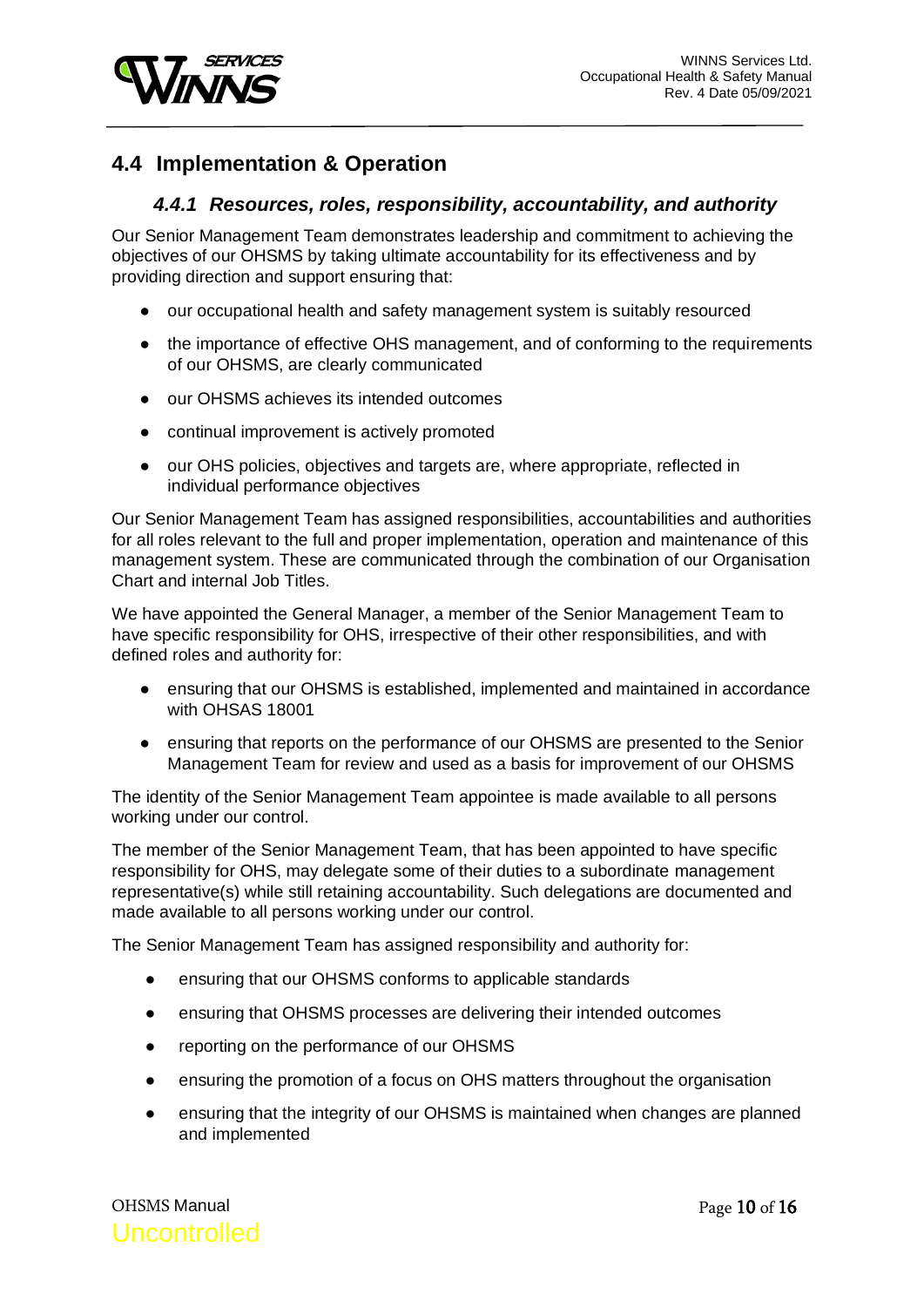

All managers are expected to demonstrate their commitment to the implementation and improvement of our OHSMS through:

- the provision of necessary resources
- their involvement in the internal audit process
- their proactive involvement in continual improvement activities

All managers are responsible, within their scope of responsibility, for the implementation of the policies, processes and systems described in this manual and for planning, controlling and suitably resourcing OHSMS processes.

All staff are responsible for the implementation of the OHS policies and procedures applicable to processes they perform and are encouraged to identify and report any known or potential problems and to recommend related solutions.

<span id="page-10-0"></span>All staff have the authority to stop activities to address OHS risks.

#### *4.4.2 Competence, training and awareness*

We operate and maintain arrangements to ensure competency and awareness as set out in our Competency Communication and Awareness Procedure.

These arrangements ensure that:

- all staff are competent to undertake their tasks
- all staff are aware of:
	- our management system(s) and their related policies and objectives
	- their roles and responsibilities
	- their contribution to the effectiveness of our management system(s)
	- the benefits of improved personal performance
	- the importance of complying with our management systems, policies and procedures
	- the consequences of any departure from our management systems, policies and procedures
	- emergency preparedness and response requirements
	- any management system changes
	- the results of the Senior Management Team's annual review of management system(s) compared to their objectives
- training needs are identified
- appropriate training plans are developed and implemented with the HR Manager
- each role affecting management system outcomes is recorded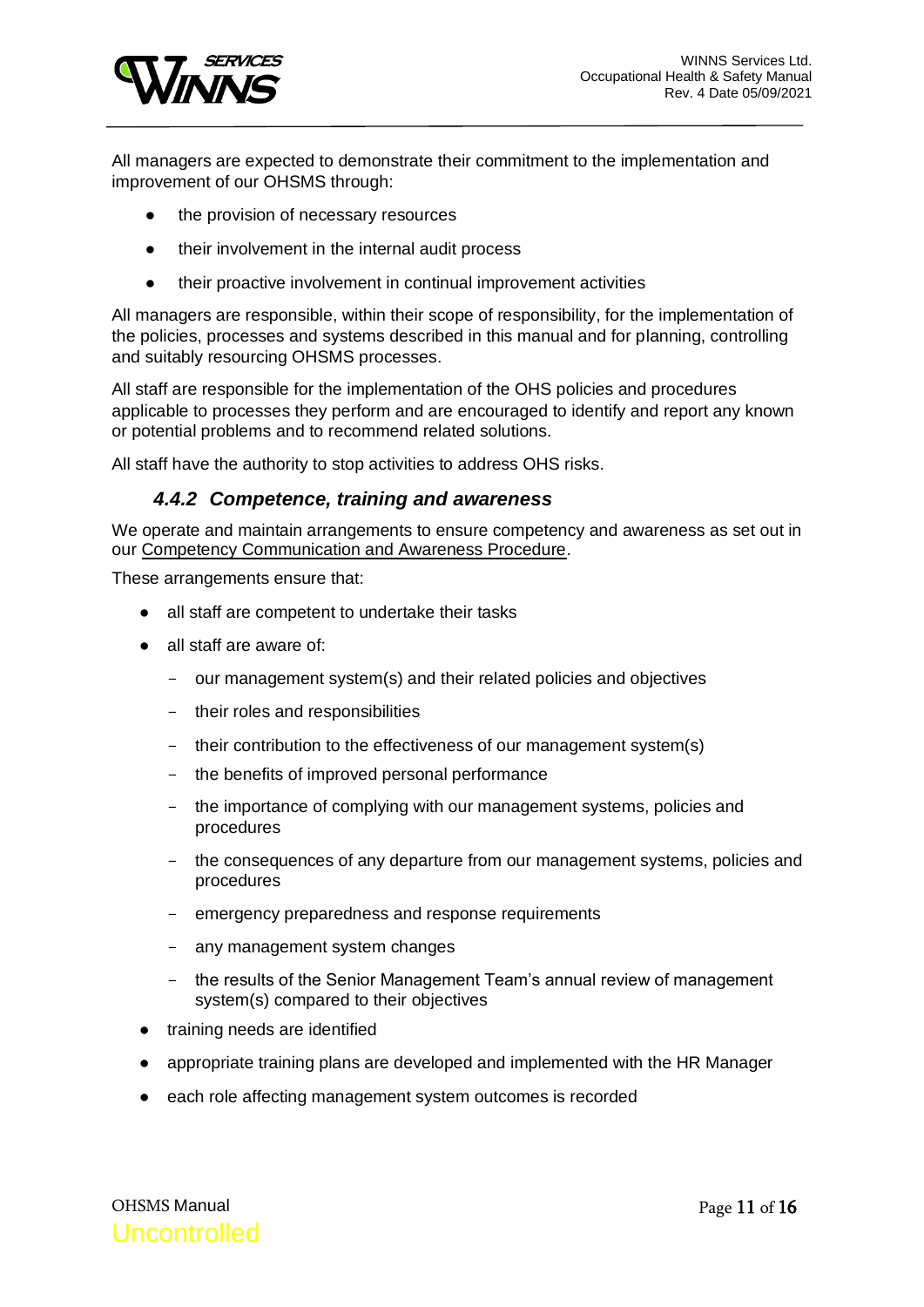

In addition to our staff, awareness programmes are also provided for contractors, temporary workers and visitors etc. as appropriate.

#### *4.4.3 Communication, participation, and consultation*

<span id="page-11-0"></span>We operate and maintain arrangements for internal communication regarding OHS matters as set out in our Competency Communication and Awareness Procedure.

We operate and maintain arrangements for communication and consultation with contractors and communication with visitors as set out in our OHS Contractor and Visitor Communication Procedure.

We operate and maintain arrangements for staff participation as set out in our OHS Staff Participation Procedure.

By means of these procedures we operate and maintain arrangements for:

- internal communication
- the participation, representation and consultation of staff
- communication with contractors and visitors regarding OHS matters
- consultation with contractors where there are changes that affect their OHS
- communication and consultation with relevant external interested parties regarding OHS matters

We respond to all relevant external interested parties regarding our OHSMS, including complaints, and retain, as appropriate, records of our communications.

The following table sets out responsibilities for communications with external interested parties:

| <b>External Int.</b><br><b>Party</b> | Communication                                                                                                                                                                                                  | ln/<br>Out | <b>Received</b><br>by | <b>Documented</b><br>by | Sent /<br><b>Replied By</b> |
|--------------------------------------|----------------------------------------------------------------------------------------------------------------------------------------------------------------------------------------------------------------|------------|-----------------------|-------------------------|-----------------------------|
| <b>Customers</b>                     | Purchase orders specifying OHS<br>requirements for on-site jobs                                                                                                                                                | In.        | General<br>Manager    | General<br>Manager      | Production<br>Manager       |
| <b>Contractors</b>                   | Our work contract / purchase orders to<br>contractors specifying the OHS<br>requirements for jobs at our site / our<br>customer's site.                                                                        |            | N.A.                  | Accounts<br>Manager     | Accounts<br>Manager         |
| <b>Visitors</b>                      | Suggestions for improvement as recorded<br>in visitors' book                                                                                                                                                   | In.        | Visitor's Host        | Visitor's Host          | General<br>Manager          |
| <b>Neighbours</b>                    | Information regarding areas of OHS<br>hazards within our premises but affecting<br>their premises.<br>Information regarding areas of OHS<br>hazards within neighbours' premises but<br>affecting our premises. | Out<br>In  | N.A.                  | General<br>Manager      | General<br>Manager          |
| <b>Emergency</b><br><b>Services</b>  | Service and contact details                                                                                                                                                                                    | In.        | <b>OHSM</b>           | General<br>Manager      | General<br>Manager          |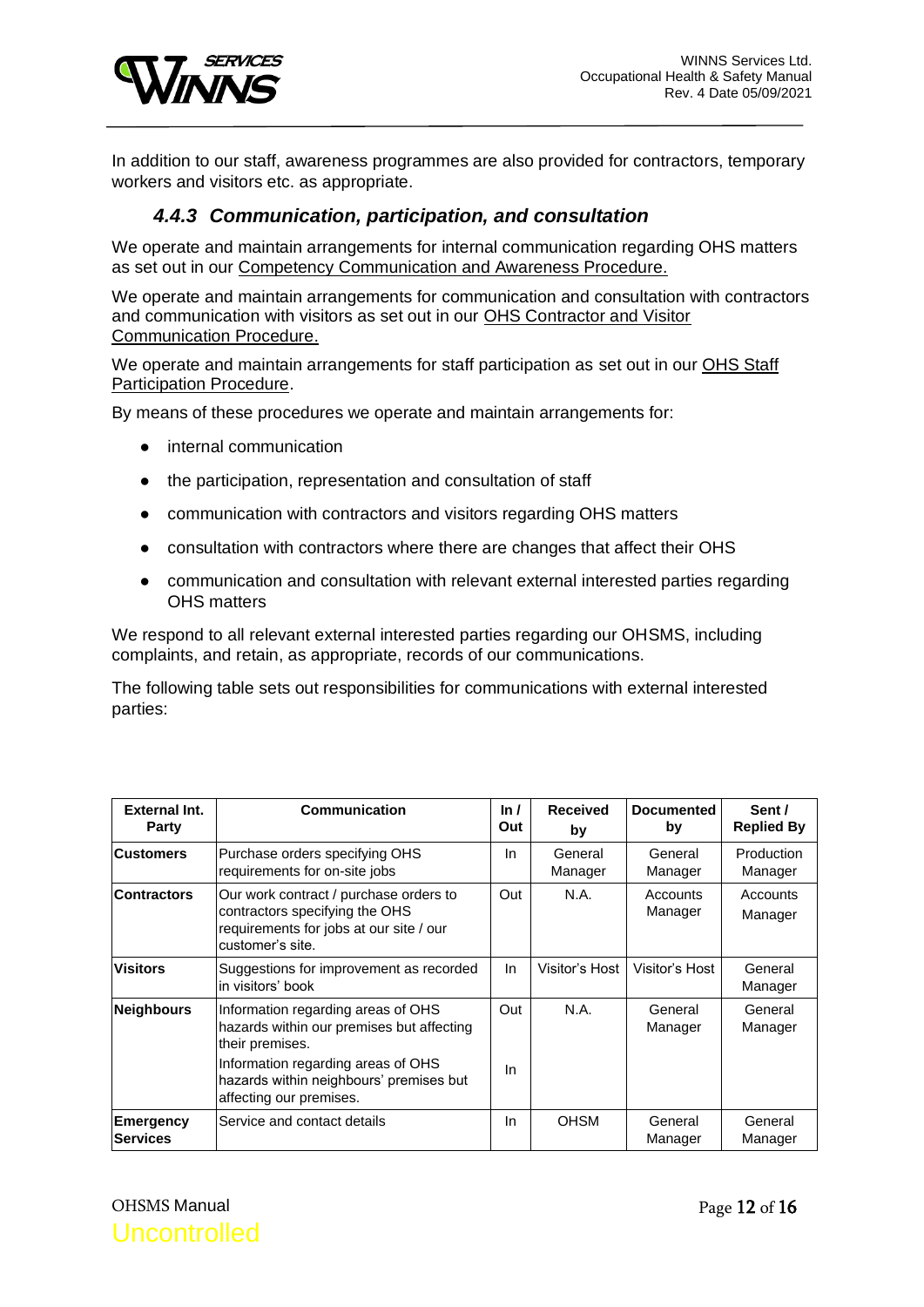

| <b>Insurers</b>                          | Queries / insurance proposals regarding<br>IOHS hazards                                 | In | <b>OHSM</b> | General<br>Manager | General<br>Manager |
|------------------------------------------|-----------------------------------------------------------------------------------------|----|-------------|--------------------|--------------------|
| regulatory<br>body<br><i>linspectors</i> | <b>Government or</b> Audit findings, show-cause notices, data,<br>OHS requirements etc. | In | <b>OHSM</b> | General<br>Manager | General<br>Manager |
| <b>OHSAS18001</b><br><b>certifiers</b>   | Letters, certification service offers, audit<br>schedules, audit findings, etc.         | In | <b>OHSM</b> | General<br>Manager | General<br>Manager |

#### *4.4.4 Documentation*

<span id="page-12-0"></span>Our OHSMS documented information includes both documents and records.

The Senior Management Team has determined the extent of documented information:

- required by the OHSAS 18001
- necessary for the effectiveness of our OHSMS

Based on the following criteria:

- the size of our business
- the scope, complexity, hazards and risks associated with our activities
- the need to demonstrate fulfilment of our compliance obligations
- the competence of our staff
- the need for effectiveness and efficiency

#### *4.4.5 Control of documents*

<span id="page-12-1"></span>We operate and maintain arrangements for the control of our OHSMS documentation as set out in our Control of Management System Documentation Procedure.

By means of this procedure we ensure that staff have access to the latest, approved information, and restrict the use of obsolete information.

<span id="page-12-2"></span>Once established, all documented procedures are implemented and maintained.

#### *4.4.6 Operational control*

We identify OHS hazards, determine their associated operations and activities, and implement the necessary controls to manage those attendant risks, on an ongoing basis, including through regular management review.

Risks are managed through the application of various operational controls which are integrated into our OHSMS, including:

- planning, including the management of change
- controls related to purchased goods, equipment and services
- controls related to contractors and other visitors to the workplace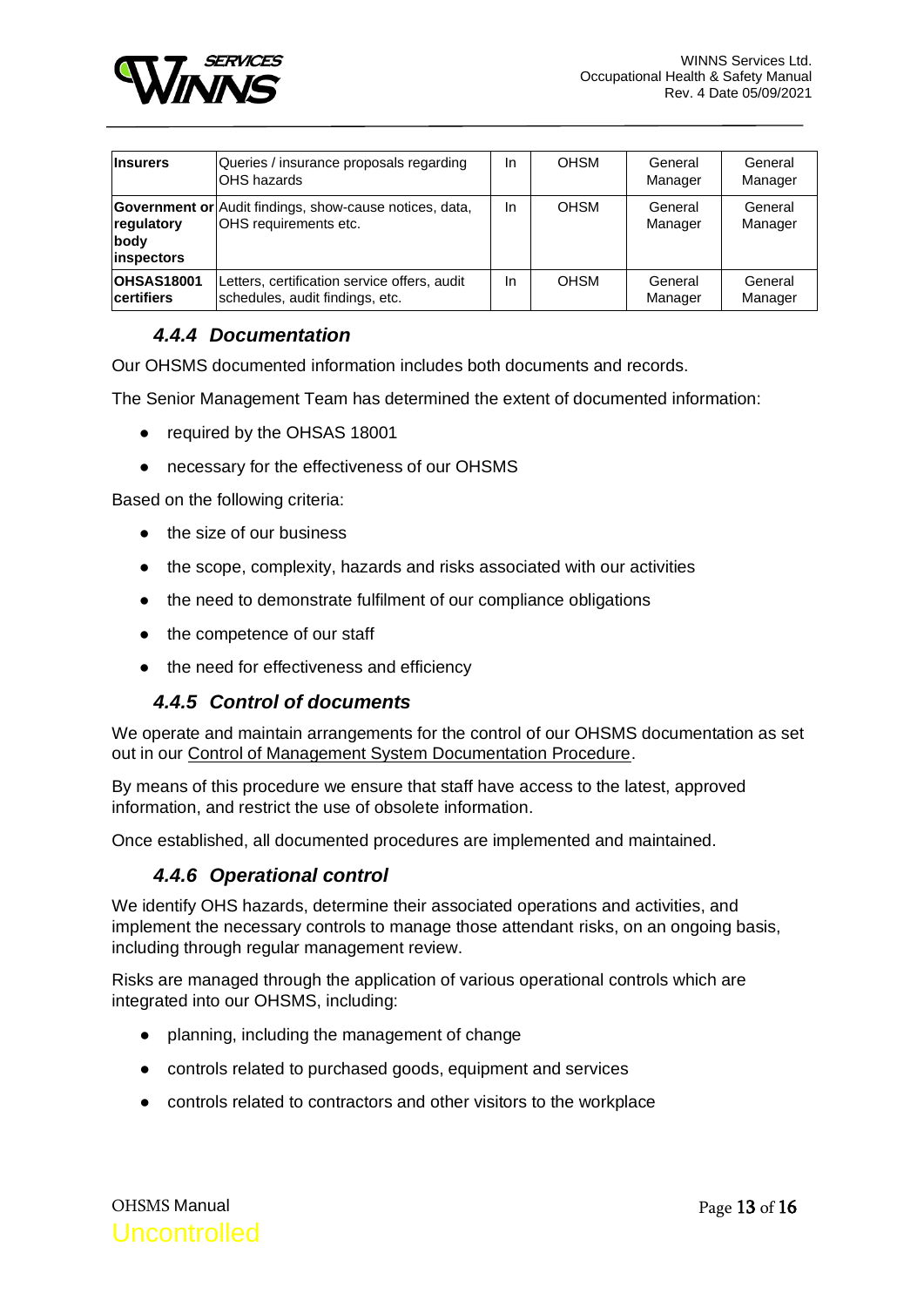

- documented procedures where their absence could otherwise lead to deviations from our OHS policy and objectives
- stipulated operating criteria, where the absence of such criteria could otherwise lead to deviations from our OHS policy and objectives

#### *4.4.7 Emergency preparedness and response*

<span id="page-13-0"></span>We operate and maintain arrangements for emergency preparedness and response as set out in our OHS Emergency Preparedness and Response Procedure.

### <span id="page-13-1"></span>**4.5 Checking**

#### *4.5.1 Performance measuring and monitoring*

<span id="page-13-2"></span>We operate and maintain arrangements to monitor and measure OHS performance on a regular basis as set out in our OHS Control of Monitoring and Measuring Procedure.

We operate and maintain arrangements to ensure that all calibrated or verified monitoring equipment and validated software is appropriately used and maintained as set out in our Control of Calibration, Verification and Validation Procedure and that records of calibration and maintenance and results are retained.

#### *4.5.2 Evaluation of compliance*

<span id="page-13-3"></span>We operate and maintain arrangements for periodically evaluating and recording compliance with applicable legal and other requirements as set out in our OHS Fulfilment of Compliance Obligations Procedure.

#### <span id="page-13-4"></span>*4.5.3 Incident investigation, nonconformity, corrective and preventative action*

We operate and maintain arrangements for the timely recording, investigating and analysing of incidents as set out in our OHS Incident Investigation Procedure.

By means of this procedure we:

- determine any underlying OHS deficiencies and other factors that might be causing or contributing to the occurrence of incidents
- identify the need for corrective action
- identify opportunities for preventative action
- identify opportunities for continual improvement
- communicate the results

We operate and maintain arrangements for dealing with actual and potential nonconformities and for taking corrective and preventative action as set out in our Corrective and Preventative Action Reporting (CPAR) Procedure.

By means of this procedure we:

● identify new or changed hazards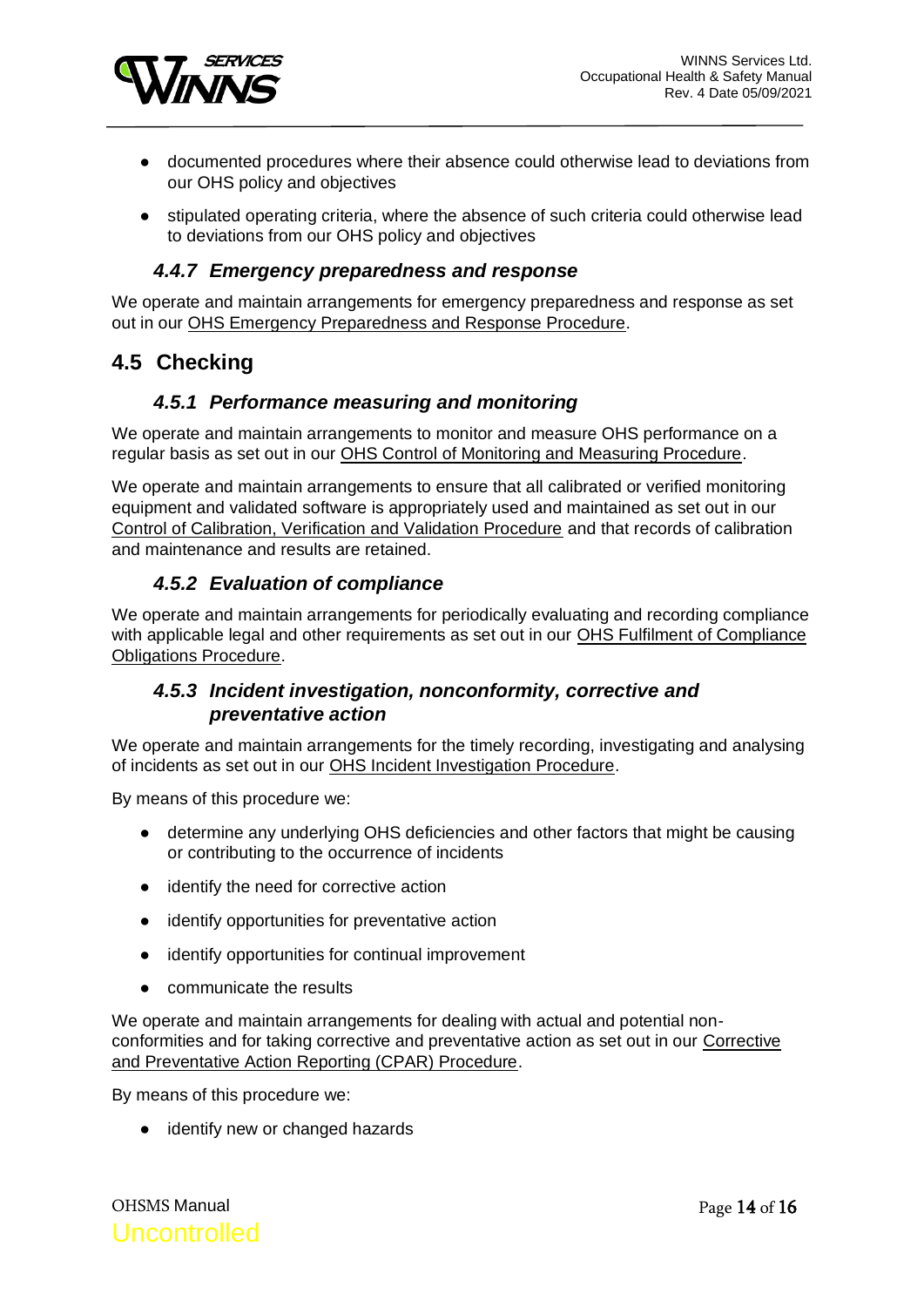

● identify the need for new or changed controls

Where such new hazards/controls are identified we apply risk assessment prior to implementing changes and ensure that our OHSMS documentation is amended as required.

### *4.5.4 Control of records*

<span id="page-14-0"></span>We operate and maintain arrangements for the control of our OHSMS records as set out in our Control of Management System Records Procedure.

This procedure is applicable to all those records which provide evidence of conformance to our OHSMS and OHS objectives and compliance obligations.

#### *4.5.5 Internal Audit*

<span id="page-14-1"></span>We operate and maintain arrangements for internal auditing at planned intervals as set out in our Control of Internal Auditing Procedure.

By means of these audits, we provide information to management and determine whether our OHSMS:

- conforms to our own requirements
- conforms to the requirements of the OHSAS 18001
- is effectively implemented and maintained
- is effective in achieving our management system's policies and objectives

#### <span id="page-14-2"></span>**4.6 Management Review**

Our Senior Management Team reviews the suitability, adequacy and effectiveness of our OHSMS at planned intervals as set out in our OHS Control of Management Reviews Procedure.

By means of these reviews we seek opportunities for continual improvement, take decisions and plan improvements related to possible changes to OHS:

- performance
- policy and objectives
- resources
- management system and processes

Relevant outputs from management review are made available for communication and consultation.

OHSMS Manual **Uncontrolled**